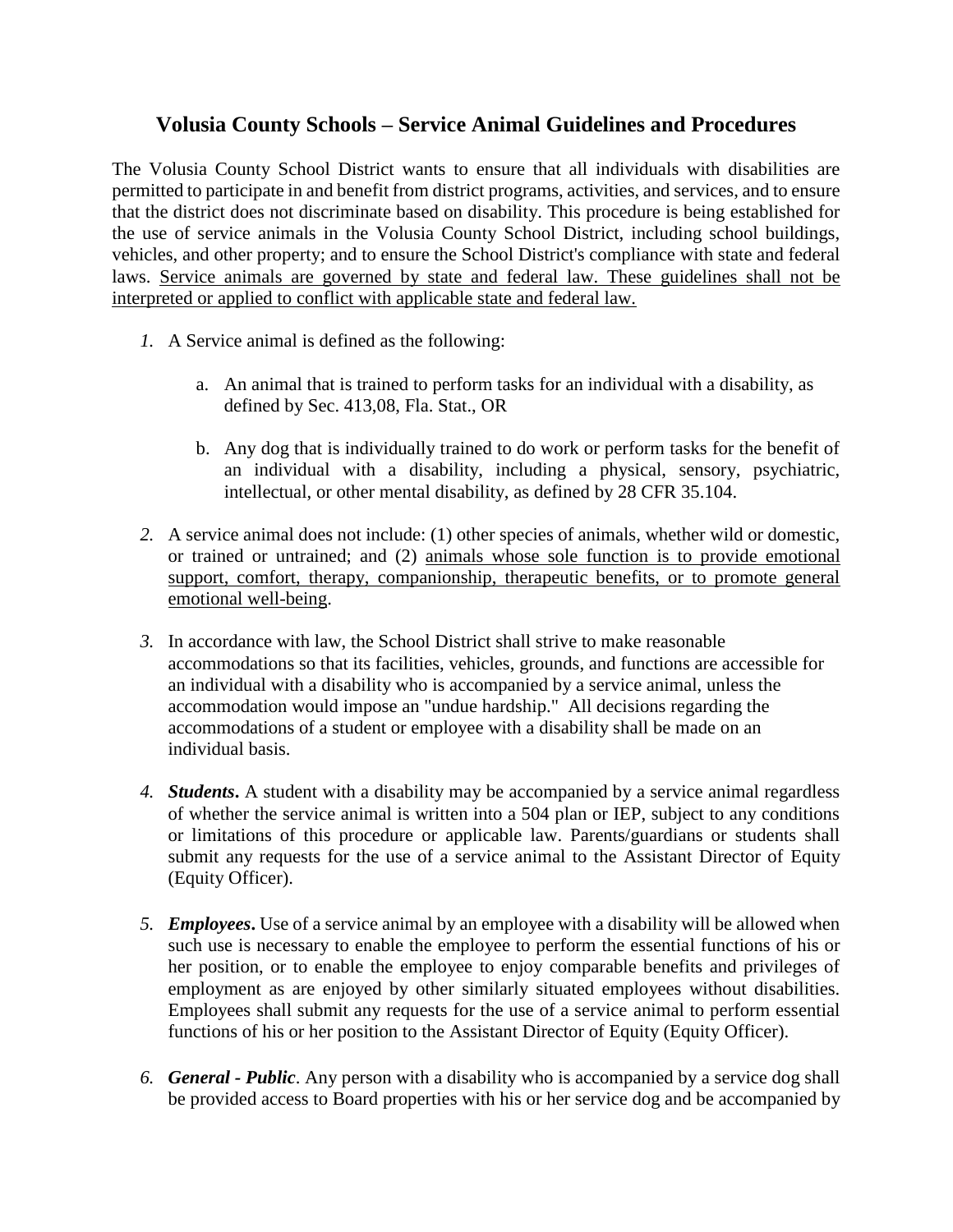the service dog while on the premises. Access will be in accordance with normal security procedures, and shall be to those areas where the public or third parties customarily have access. If a member of the general - public has any issues or requests regarding accessibility, the Assistant Director of Equity (Equity Officer), shall be contacted.

## *7.* **Responsibility of Parties**.

- a. **The District** is not responsible for the care or supervision of the service animal. The School through District or school administrative staff shall be responsible for determining whether the service animal meets the standards for acceptance in the school or work setting, by addressing:
	- 1. whether the animal is a trained service animal; and
	- 2. by identifying the specific work or tasks the service animal is trained to perform.
- b. **The student (or the student's parents/guardians) or an employee** with a service animal shall be solely responsible for:
	- 1. supervision and care of the service animal, including any feeding, exercising, walking to relieve, cleaning-up, and stain removal;
	- 2. leashing and properly restraining the service animal at all times, unless the handler/student is unable because of a disability to use a leash or other restraining device or the use of such device would interfere with the service animal's performance of work or tasks, in which case the animal must be under the handler's/student's control (e. g., voice, signals or other effective means);
	- 3. annual submission of documentation of vaccinations and immunizations;
	- 4. damages to District buildings, property, and vehicles caused by the service animal; and injuries to students, staff, or others caused by the service animal or service-animal in training.

## *8.* **Exclusion of Service Animals**

- a. District administrators may exclude a service animal from District facilities, vehicles, and functions under the following circumstances:
	- 1. The service animal's behavior poses a direct threat to the health and safety of another student, school personnel, or another person. Allergies or fear of animals are not valid reasons for denying access or refusal of services.